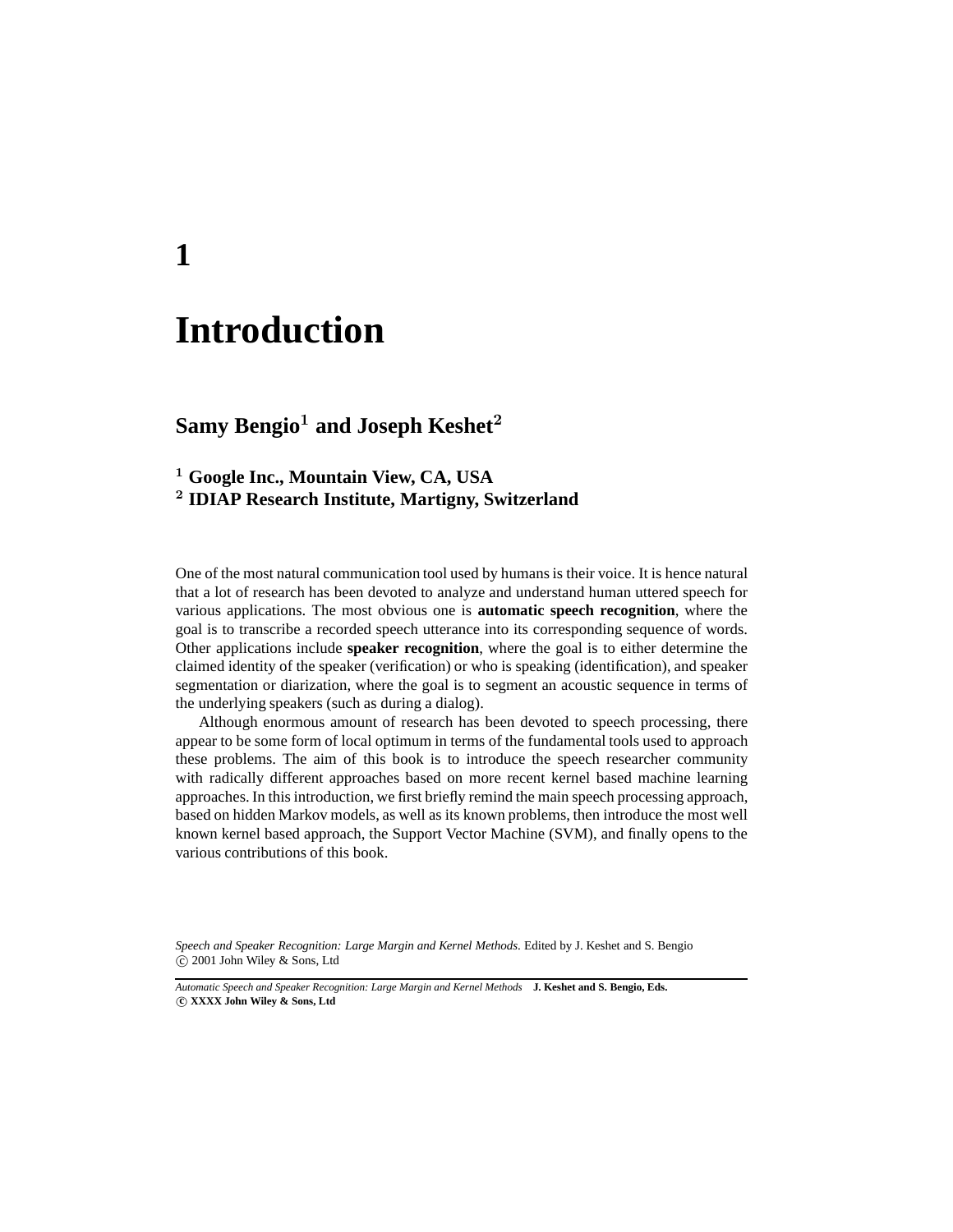# **1.1 The Traditional Approach to Speech Processing**

Most speech processing problems, including speech recognition, speaker verification, speaker segmentation, etc., proceed with basically the same general approach, which is described here in the context of speech recognition, as this is the field that has attracted most of the research in the last 40 years. The approach is based on the following statistical framework.

A sequence of acoustic feature vectors is extracted from a spoken utterance by a front-end signal processor. We denote the sequence of acoustic feature vectors by  $\bar{x}$  =  $(\mathbf{x}_1, \mathbf{x}_2, \dots, \mathbf{x}_T)$ , where  $\mathbf{x}_t \in \mathcal{X}$  and  $\mathcal{X} \subset \mathbb{R}^d$  is the domain of the acoustic vectors. Each vector is a compact representation of the short-time spectrum. Typically, each vector covers a period of 10 msec and there are approximately  $T = 300$  acoustic vectors in a 10 word utterance. The spoken utterance consists of a sequence of words  $\bar{v} = (v_1, \ldots, v_N)$ . Each of the words belongs to a fixed and known vocabulary V, that is,  $v_i \in V$ . The task of the speech recognizer is to predict the most probable word sequence  $\bar{v}'$  given the acoustic signal  $\bar{x}$ . Speech recognition is formulated as a *maximum a posteriori* (MAP) decoding problem as follows

$$
\bar{v}' = \arg\max_{\bar{v}} P(\bar{v}|\bar{\mathbf{x}}) = \arg\max_{\bar{v}} \frac{p(\bar{\mathbf{x}}|\bar{v})P(\bar{v})}{p(\bar{\mathbf{x}})},
$$
(1.1)

where we used Bayes' rule to decompose the posterior probability in the last equation. The term  $p(\bar{\mathbf{x}}|\bar{v})$  is the probability of observing the acoustic vector sequence  $\bar{\mathbf{x}}$  given a specified word sequence  $\bar{v}$  and it is known as *the acoustic model*. The term  $P(\bar{v})$  is the probability of observing a word sequence  $\bar{v}$  and it is known as *the language model*. The term  $p(\bar{x})$  can be disregarded, since it is constant under the max operation.

The acoustic model is usually estimated by a Hidden Markov Model (HMM) (Rabiner and Juang 1993), a kind of graphical model (Jordan 1999) that represents the joint probability of an observed variable and a hidden (or latent) variable. In order to understand the acoustic model, we now describe the basic HMM decoding process. By decoding we mean the calculation of the  $\arg \max_{\bar{v}}$  in Equation (1.1). The process starts with an assumed word sequence  $\bar{v}$ . Each word in this sequence is converted into a sequence of basic spoken units called *phones*<sup>1</sup> using a pronunciation dictionary. Each phone is represented by a single HMM, where the HMM is a probabilistic state machine typically composed of three states (which are the hidden or latent variables) in a left-to-right topology. Assume that  $Q$  is the set of all states, and let  $\bar{q}$  be a sequence of states, that is  $\bar{q} = (q_1, q_2, \dots, q_T)$ , where it is assumed there exists some latent random variable  $q_t \in \mathcal{Q}$  for each frame  $x_t$  of  $\bar{x}$ . Wrapping up, the sequence of words  $\bar{v}$  is converted into a sequence of phones  $\bar{p}$  using a pronunciation dictionary, and the sequence of phones is converted to a sequence of states, with in general at least 3 states per phone. The goal now is to find the most probable sequence of states.

Formally, the HMM is defined as a pair of random processes  $\bar{q}$  and  $\bar{x}$ , where the following first order Markov assumptions are made:

- I.  $P(q_t|q_1, q_2, \ldots, q_{t-1}) = P(q_t|q_{t-1})$ ; and
- II.  $p(\mathbf{x}_t|\mathbf{x}_1,\ldots,\mathbf{x}_{t-1},\mathbf{x}_{t+1},\ldots,\mathbf{x}_T,q_1,\ldots,q_T) = p(\mathbf{x}_t|q_t)$ .

<sup>&</sup>lt;sup>1</sup>A *phone* is a consonant or vowel speech sound. A *phoneme* is any equivalent set of phones which leaves a word meaning invariant (Allen 2005).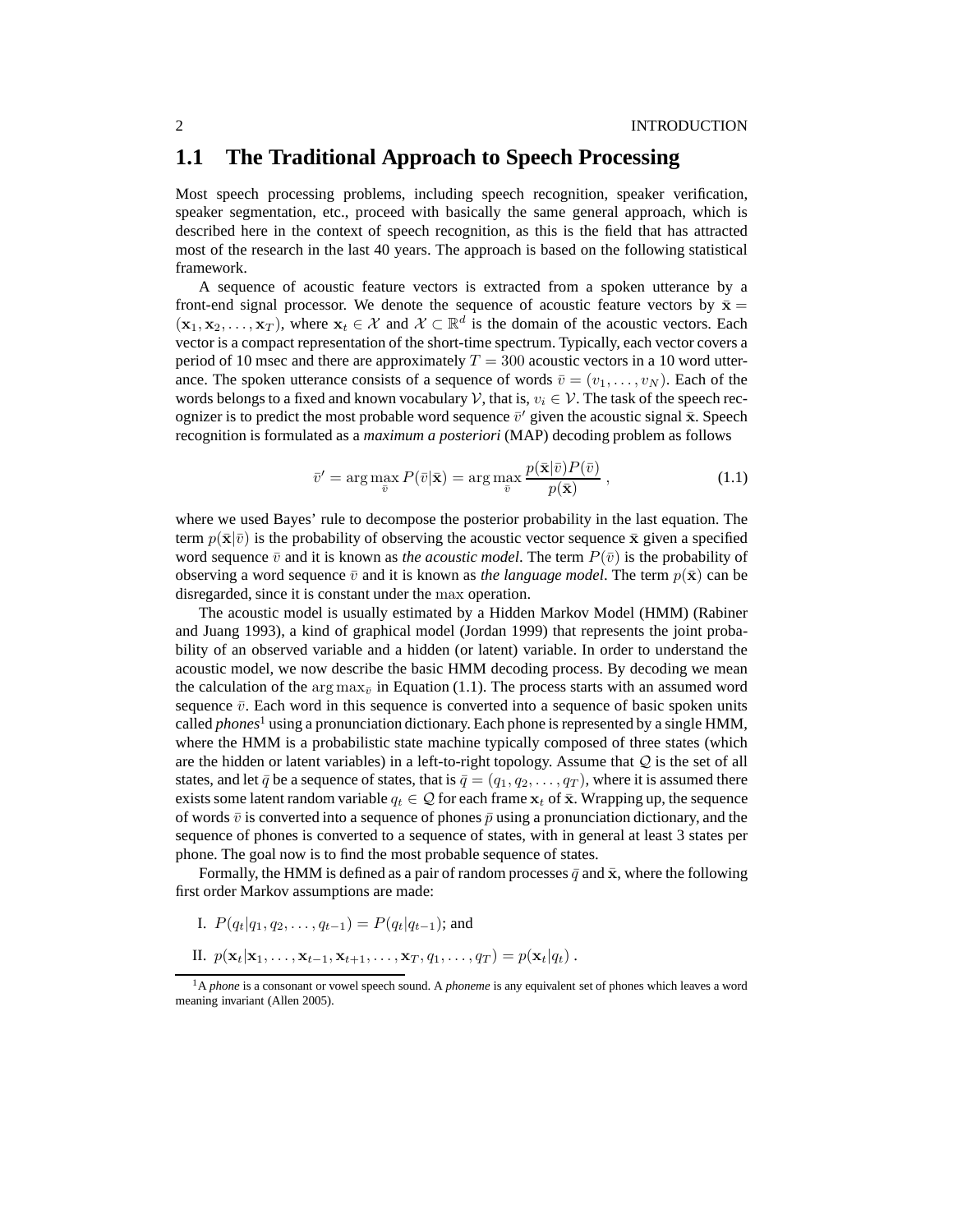#### INTRODUCTION 3

The HMM is a *generative model* and can be thought of as a generator of acoustic vector sequences. During each time unit (frame), the model can change a state with probability P(qt|qt−1), also known as the *transition probability*. Then, at every time step, an acoustic vector is emitted with probability  $p(\mathbf{x}_t|q_t)$ , sometimes referred to as the *emission probability*. In practice the sequence of states is not observable; hence the model is called hidden. The probability of the state sequence  $\bar{q}$  given the observation sequence  $\bar{x}$  can be found using Bayes' rule as follows,

$$
P(\bar{q}|\bar{\mathbf{x}}) = \frac{p(\bar{\mathbf{x}}, \bar{q})}{p(\bar{\mathbf{x}})},
$$

where the joint probability of a vector sequence  $\bar{x}$  and a state sequence  $\bar{q}$  is calculated simply as a product of the transition probabilities and the output probabilities,

$$
p(\bar{\mathbf{x}}, \bar{q}) = P(q_0) \prod_{t=1}^{T} P(q_t | q_{t-1}) p(\mathbf{x}_t | q_t), \qquad (1.2)
$$

where we assumed that  $q_0$  is constrained to be a non-emitting initial state. The emission density distributions  $p(\mathbf{x}_t|q_t)$  are often estimated using diagonal covariance Gaussian Mixture Models (GMMs) for each state  $q_t$ , which model the density of a d-dimensional vector x as follows:

$$
p(\mathbf{x}) = \sum_{i} w_i \mathcal{N}(\mathbf{x}; \boldsymbol{\mu}_i, \boldsymbol{\sigma}_i);
$$
 (1.3)

where  $w_i \in \mathbb{R}$  is positive with  $\sum_i w_i = 1$ , and  $\mathcal{N}(\cdot; \mu, \sigma)$  is a Gaussian with mean  $\mu_i \in \mathbb{R}^d$ and standard deviation  $\sigma_i \in \mathbb{R}^d$ . Given the HMM parameters in the form of the transition probability and emission probability (as GMMs), the problem of finding the most probable state sequence is found by maximizing  $p(\bar{\mathbf{x}}, \bar{q})$  over all possible state sequences using the *Viterbi algorithm* (Rabiner and Juang 1993).

In the training phase, the model parameters are estimated. Assume one has access to a training set of m examples  $\mathcal{T}_{\text{train}} = \{(\bar{\mathbf{x}}^i, \bar{v}^i)\}_{i=1}^m$ . Training of the acoustic model and the language model can be done in two separate steps. The acoustic model parameters include the transition probabilities and the emission probabilities, and they are estimated by a procedure known as the *Baum-Welch algorithm* (Baum et al. 1970), which is a special case of the expectation-maximization (EM) algorithm, when applied to HMMs. This algorithm provides a very efficient procedure to estimate these probabilities iteratively. The parameters of the HMMs are chosen to maximize the probability of the acoustic vector sequence  $p(\bar{x})$  given a virtual HMM composed as the concatenation of the phone HMMs that correspond to the underlying sequence of words  $\bar{v}$ . The Baum-Welch algorithm monotonically converges in polynomial time (with respect to the number of states and the length of the acoustic sequences) to local stationary points of the likelihood function.

Language models are used to estimate the probability of a given sequence of words,  $P(\bar{v})$ . The language model is often estimated by  $n$ -grams (Manning and Schutze 1999), where the probability of a sequence of N words  $(\bar{v}_1, \bar{v}_2, \dots, \bar{v}_N)$  is estimated as follows:

$$
p(\bar{v}) \approx \prod_{t} p(v_t | v_{t-1}, v_{t-2}, \dots, v_{t-N})
$$
\n(1.4)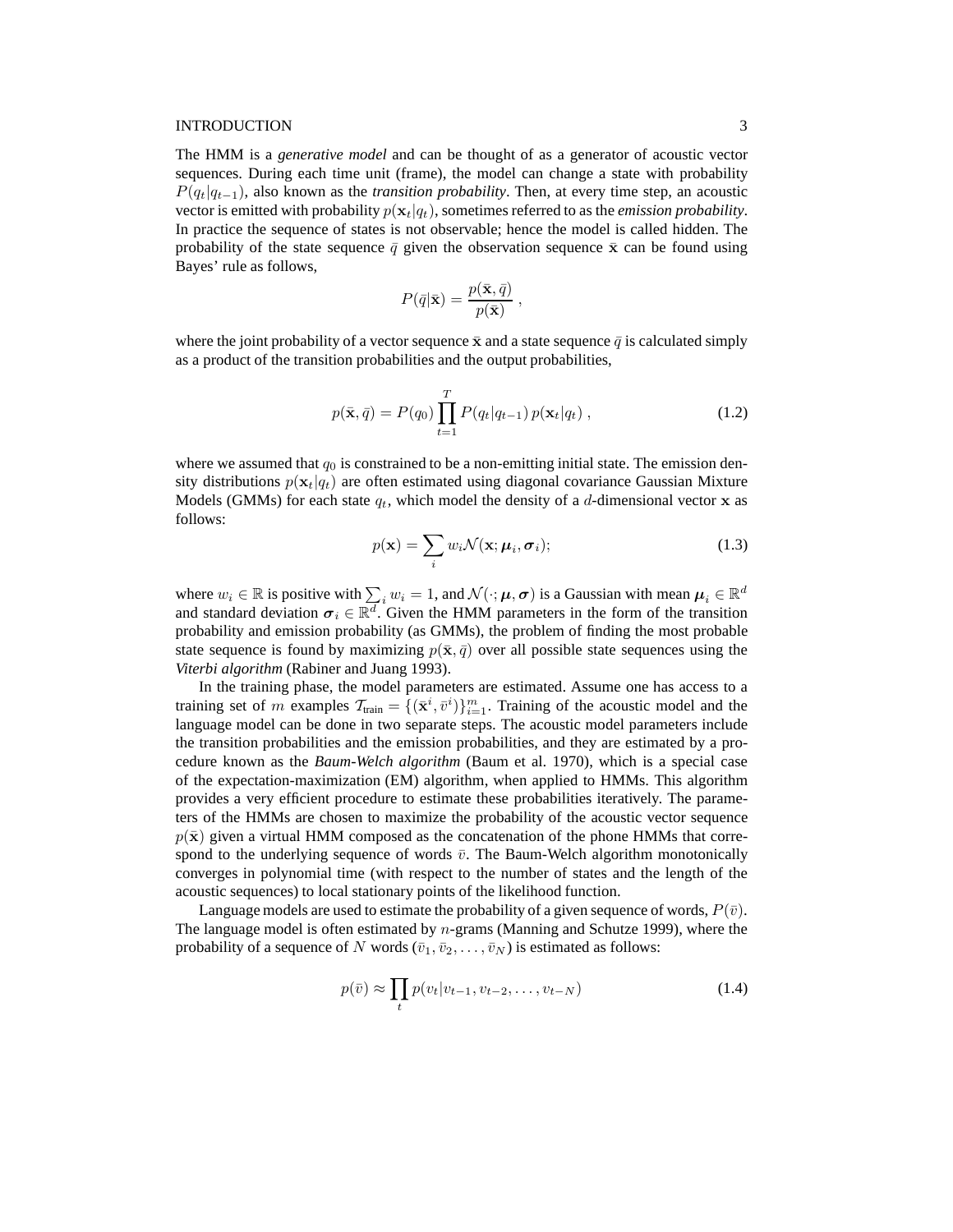where each term can be estimated on a large corpus of written document by simply counting the occurrences of each  $n$ -gram. Various smoothing and back-off strategies have been developed in the case of large n where most n-grams would be poorly estimated even using very large text corpora.

# **1.2 Potential Problems of the Probabilistic Approach**

Although most state-of-the-art approaches to speech recognition are based on the use of HMMs and GMMs, also called continuous-density HMMs (or CD-HMMs) they have several drawbacks, some of which we discuss hereafter.

• Consider the logarithmic form of Equation (1.2),

$$
\log p(\bar{\mathbf{x}}, \bar{q}) = \log P(q_0) + \sum_{t=1}^{T} \log P(q_t | q_{t-1}) + \sum_{t=1}^{T} \log p(\mathbf{x}_t | q_t).
$$
 (1.5)

There is a known structural problem when mixing densities  $p(\mathbf{x}_t|q_t)$  and probabilities  $P(q_t|q_{t-1})$ : the global likelihood is mostly influenced by the emission distributions and almost not by the transition probabilities, hence temporal aspects are poorly taken into account (Bourlard et al. 1996; Young 1996). This happens mainly because the variance of densities of the emission distribution depends on d the actual dimension of the acoustic features: the higher d, the higher the expected variance of  $p(\bar{\mathbf{x}}|\bar{q})$ , while the variance of the transition distributions mainly depend on the number of states of the HMM. In practice, one can observe a ratio of about 100 between these variances, hence when selecting the best sequence of words for a given acoustic sequence, only the emission distributions are taken into account. Although the latter may well be very well estimated using GMMs, they do not take into account most temporal dependencies between them (which are supposed to be modeled by transitions).

- While the EM algorithm is very well known and efficiently implemented for HMMs, it can only converge to local optima, and hence optimization may greatly vary according to initial parameter settings. For CD-HMMs, the Gaussian means and variances are often initialized using K-Means, which is itself also known to be very sensitive to initialization.
- Not only EM is known to be prone to local optimal, it is basically used to maximize the likelihood of the observed acoustic sequence, in the context of the expected sequence of words. Note however that the performance of most speech recognizers are estimated using other measures than the likelihood. In general, one is interested in minimizing the number of errors in the generated word sequence. This is often done by computing the Levenshtein distance between the expected and the obtained word sequences, and is often known as the *word error rate*. There might be a significant difference between the best HMM models according to the maximum likelihood criterion and the word error rate criterion.

Hence, throughout the years, various alternatives have been proposed. One line of research has been centered around proposing more discriminative training algorithms for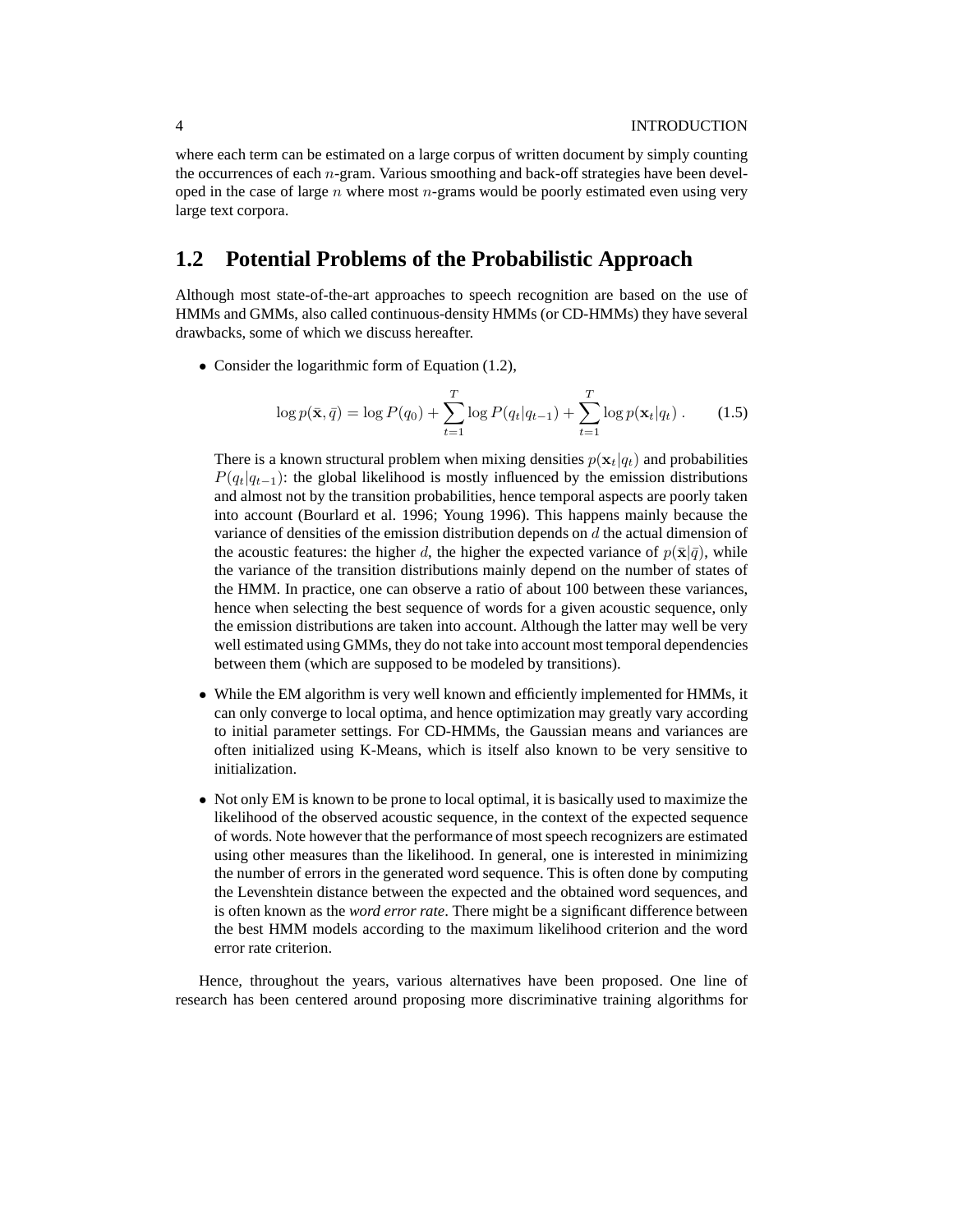#### INTRODUCTION 5

HMMs. That includes Maximum Mutual Information Estimation (MMIE) (Bahl et al. 1986), Minimum Classification Error (MCE) (Juang and Katagiri 1992), Minimum Phone Error (MPE) and Minimum Word Error (MWE) (Povey and Woodland 2002). All these approaches, although proposing better training criteria, still suffer from most of the drawbacks described earlier (local minima, useless transitions).

The last 15 years of research in the machine learning community has welcomed the introduction of so-called large margin and kernel approaches, of which the Support Vector Machine (SVM) is its best known example. An important topic of this book is to show how these recent effort from the machine learning community can be used to improve research in the speech processing domain. Hence, the next section is devoted to a brief introduction to SVMs.

# **1.3 Support Vector Machines for Binary Classification**

The most well known kernel based machine learning approach is the Support Vector Machine (SVM) (Vapnik 2000). While it was not developed in particular for speech processing, most of the chapters in this book propose kernel methods that are in one way or another inspired by the SVM.

Let us assume we are given a training set of m examples  $\mathcal{T}_{\text{train}} = \{(\mathbf{x}_i, y_i)\}_{i=1}^m$  where  $x_i \in \mathbb{R}^d$  is a d-dimensional input vector and  $y_i \in \{-1,1\}$  is the target class. The simplest binary classifier one can think of is the linear classifier, where we are looking for parameters  $(\mathbf{w} \in \mathbb{R}^d, b \in \mathbb{R})$  such that

$$
\hat{y}(\mathbf{x}) = \text{sign}(\mathbf{w} \cdot \mathbf{x} + b) \,. \tag{1.6}
$$

When the training set is said to be linearly separable, there is potentially an infinite number of solutions ( $\mathbf{w} \in \mathbb{R}^d$ ,  $b \in \mathbb{R}$ ) that satisfy (1.6). Hence, the SVM approach looks for the one that maximizes the *margin* between the two classes, where the margin can be defined as the sum of the smallest distances between the separating hyper-plane and points of each class. This concept is illustrated in Figure 1.1.

This can be expressed by the following optimization problem:

$$
\min_{\mathbf{w},b} \qquad \frac{1}{2} \|\mathbf{w}\|^2 \tag{1.7}
$$

subject to 
$$
\forall i \quad y_i(\mathbf{w} \cdot \mathbf{x}_i + b) \ge 1
$$
.

While this is difficult to solve, its following dual formulation is computationally more efficient:

$$
\max_{\mathbf{\alpha}} \sum_{i=1}^{m} \alpha_i - \frac{1}{2} \sum_{i=1}^{m} \sum_{j=1}^{n} y_i y_j \alpha_i \alpha_j \mathbf{x}_i \cdot \mathbf{x}_j
$$
(1.8)  
subject to 
$$
\begin{cases} \forall i & \alpha_i \ge 0 \\ \sum_{i=1}^{m} \alpha_i y_i = 0 . \end{cases}
$$

One problem with this formulation is that if the problem is not linearly separable, there might be no solution to it. Hence one can relax the constraints by allowing errors with an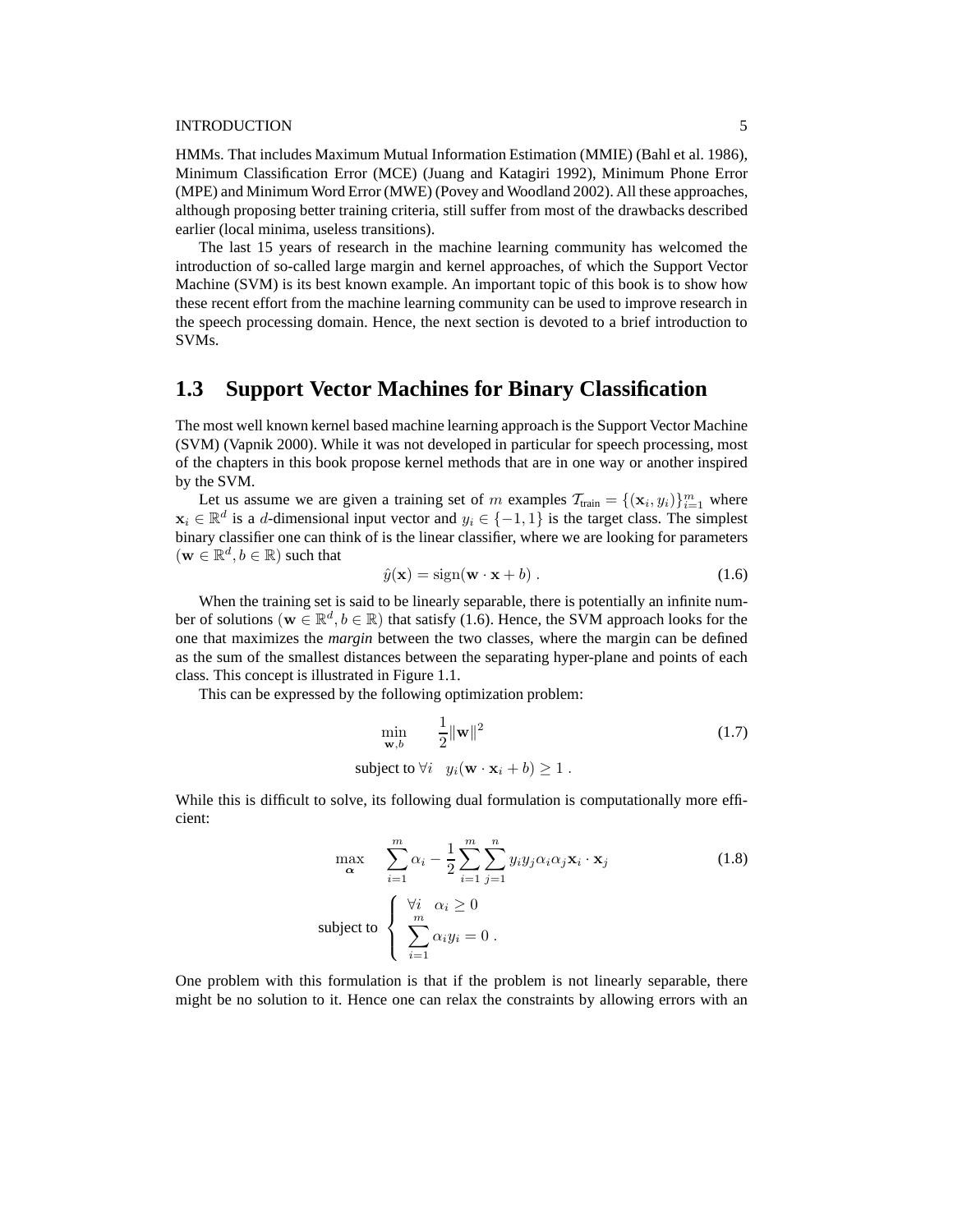

Figure 1.1 Illustration of the notion of margin.

additional hyper-parameter  $C$  that controls the trade-off between maximizing the margin and minimizing the number of training errors, as follows:

$$
\min_{\mathbf{w},b} \quad \frac{1}{2} \|\mathbf{w}\|^2 + C \sum_{i} \xi_i
$$
\n
$$
\text{subject to } \begin{cases} \forall i & y_i(\mathbf{w} \cdot \mathbf{x}_i + b) \ge 1 - \xi_i \\ \forall i & \xi_i \ge 0 \end{cases} \tag{1.9}
$$

which dual becomes

$$
\max_{\mathbf{\alpha}} \sum_{i=1}^{m} \alpha_i - \frac{1}{2} \sum_{i=1}^{m} \sum_{j=1}^{n} y_i y_j \alpha_i \alpha_j \mathbf{x}_i \cdot \mathbf{x}_j
$$
\n
$$
\text{subject to } \begin{cases} \forall i & 0 \le \alpha_i \le C \\ \sum_{i=1}^{m} \alpha_i y_i = 0 \end{cases} \tag{1.10}
$$

In order to look for non-linear solutions, one can easily replace x by some non-linear function  $\phi(\mathbf{x})$ . It is interesting to note that x only appears in dot products in (1.10). It has thus been proposed to replace all occurrences of  $\phi(\mathbf{x}_i) \cdot \phi(\mathbf{x}_j)$  by some kernel function  $k(\mathbf{x}_i, \mathbf{x}_j)$ . As long as  $k(\cdot, \cdot)$  lives in a reproducing kernel Hilbert space (RKHS), one can guarantee that there exists some function  $\phi(\cdot)$  such that

$$
k(\mathbf{x}_i, \mathbf{x}_j) = \boldsymbol{\phi}(\mathbf{x}_i) \cdot \boldsymbol{\phi}(\mathbf{x}_j).
$$

Thus, even if  $\phi(\mathbf{x})$  projects x in a very high (possibly infinite) dimensional space,  $k(\mathbf{x}_i, \mathbf{x}_j)$ can still be efficiently computed.

Problem (1.10) can be solved using off-the-shelf quadratic optimization tools. Note however that the underlying computational complexity is at least quadratic in the number of training examples, which can often be a serious limit for most speech processing applications.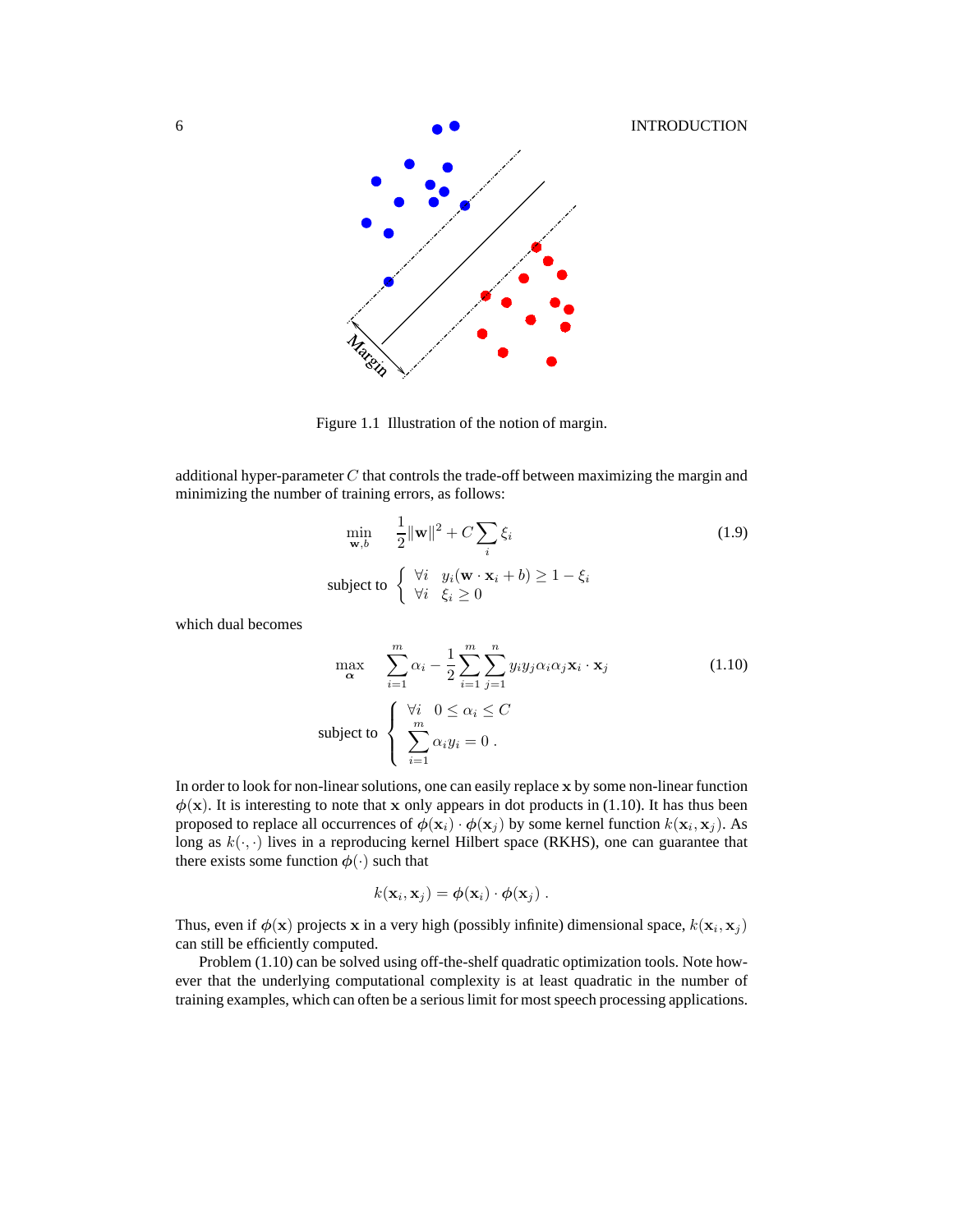### INTRODUCTION 7

After solving (1.10), the resulting SVM solution takes the form of

$$
\hat{y}(\mathbf{x}) = \text{sign}\left(\sum_{i=1}^{m} y_i \alpha_i k(\mathbf{x}_i, \mathbf{x}) + b\right)
$$
\n(1.11)

where most  $\alpha_i$  are zero except those corresponding to examples in the margin or misclassified, often called *support vectors* (hence the name of SVMs).

# **1.4 Outline**

The book has four parts. The first part, **Foundations**, covers important aspects of extending the binary support vector machine to speech and speaker recognition applications. Chapter 1 provides a detailed review on efficient and practical solutions to large scale convex optimization problems one encounters when using large margin and kernel methods with the enormous datasets used in speech applications. Chapter 2 presents an extension of the binary support vector machine to multiclass, hierarchical and categorical classification. Specifically, the chapter presents a more complex setting in which the possible labels or categories are many and organized.

The second part, **Acoustic Modeling**, deals with large margin and kernel method algorithms for sequence prediction required for acoustic modeling. Chapter 4 presents a large margin algorithm for forced alignment of a phoneme sequence to a corresponding speech signal, that is, proper positioning of a sequence of phonemes in relation to a corresponding continuous speech signal. Chapter 5 describes a kernel wrapper for the task of phoneme recognition, which is based on the Gaussian kernel. This chapter also presents a kernelbased iterative algorithm aims at minimizing the Levenshtein distance between the predicted phoneme sequence and the true one. Chapter 6 reviews the use of dynamic kernels for acoustic models and especially describes the augmented statistical models, resulted from the generative kernel, a generalization of the Fisher kernel. Chapter 7 investigates a framework for large margin parameter estimation for continuous-density HMMs.

The third part of the book is devoted to **Language Modeling**. Chapter 8 reviews past and present work on discriminative training of language models, and focuses on three key issues: training data, learning algorithms, and features. Chapter 9 describes different large margin algorithms for the application of part-of-speech tagging. Chapter 10 presents a proposal for large vocabulary continuous speech recognition, which is solely based on large margin and kernel methods, incorporating the acoustic models described in Part II and the discriminative language models.

The last part is dedicated to **Applications**. Chapter 11 covers a discriminative keyword spotting algorithm, based on a large margin approach, which aims at maximizing the area under the ROC curve, the most common measure to evaluate keyword spotters. Chapter 12 surveys recent work on the use of kernel approaches to text-independent speaker verification. Finally, Chapter 13 introduces the main concepts and algorithms together with recent advances in learning a similarity matrix from data. The techniques in the chapter are illustrated on the blind one-microphone speech separation problem, by casting the problem as one of segmentation of the spectrogram.